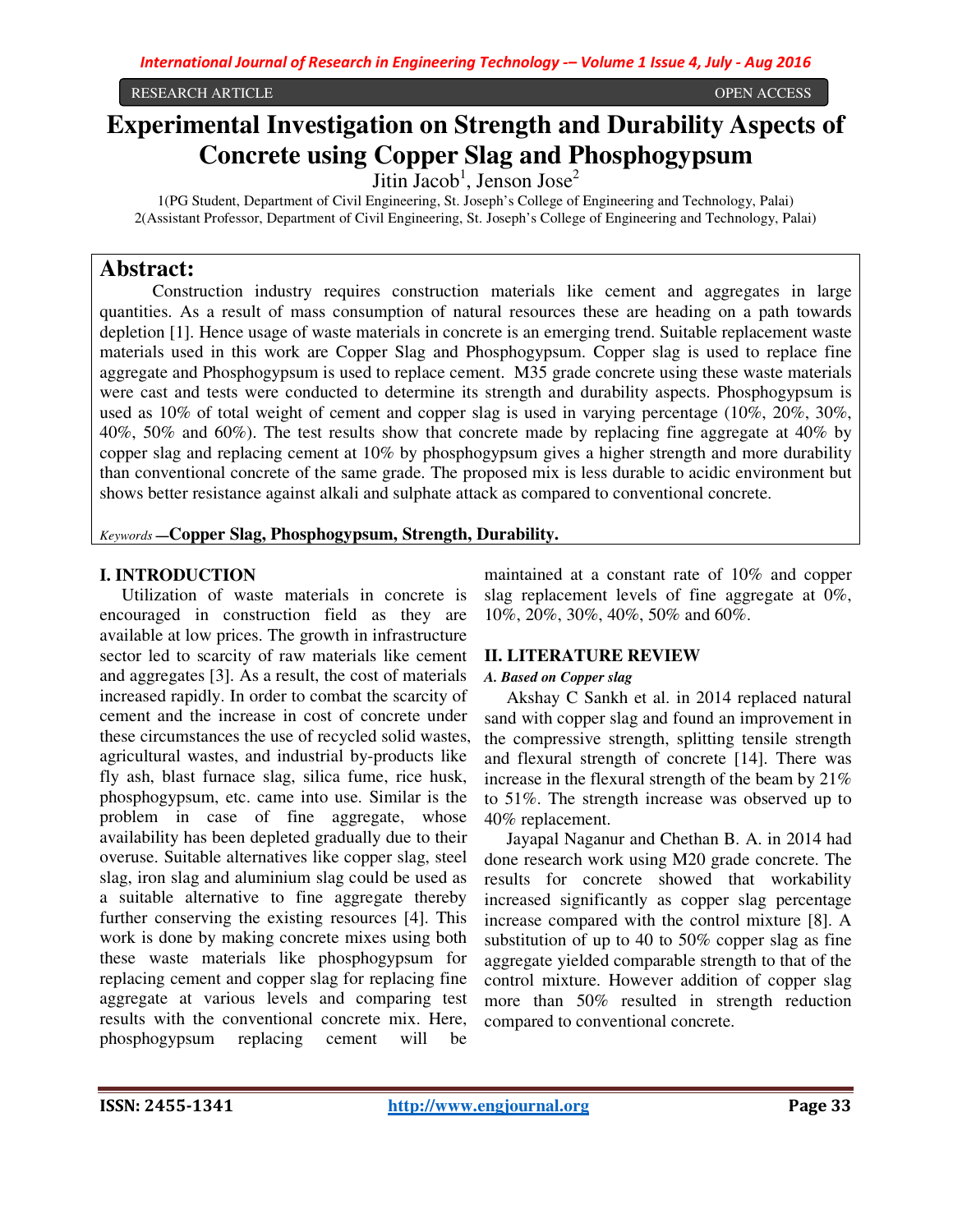R.R. Chavan and D. B. Kulkarni in 2013 studied the performance of copper slag on strength properties of concrete. The study shows that maximum compressive strength of concrete increased by 55% at 40% replacement of fine aggregate by copper slag, gain more strength than control mix concrete [7]. For all percentage replacement of fine aggregate by copper slag the flexural strength of concrete is more than control mix. Compressive strength and flexural strength are increased due to high toughness of copper slag.

### *B. Based on Phosphogypsum*

Mahesh A. Bagade and S. R. Satone in 2012 reported that an industrial waste like phosphogypsum impairs the strength development of calcined products and hence it can be used in construction industry for preparation of concrete replacing some quantity of cement. The improved compressive strength of phosphogypsum cement concrete with 5-10% replacement indicates that phosphogypsum has immense potential to be utilized in concrete application, especially mass concrete work [3].

Kalvakaalava et al., in 2011 studied micro structural and phase characteristics of phosphogypsum cement mixtures. The study concluded that the addition of phosphogypsum to portland cement produced large amount of ettringite [11]. Phosphogypsum increased the degree of hydration of cement in the mixtures. The amount of carbonation in phosphogypsum based mixture was found relatively low.

D. Rupesh Kumar et al., in 2010 reported that with  $10\%$  replacement of cement with phosphogypsum, not only the compressive strength increased significantly with age but also the splitting tensile strength at 28 days increased commendably in case of different water-binder ratios. However, further replacement of cement with phosphogypsum lead to drastic reduction in the compressive strength and also the splitting tensile strength [12]. The flexural strength not only decreased significantly with higher replacement of cement with phosphogypsum. The width and the number of cracks in concrete increased with increase in replacement of phosphogypsum above 10%.

### **III. TESTS ON MATERIALS USED IN STUDY**  *A. Tests on Cement*

 Ordinary Portland cement of 53 grade, conforming to IS 12269-1987 was used. The results for the experimental tests on the physical properties of cement are shown in Table I.

| <b>TABLEI</b><br>Test on Cement |                       |                    |  |
|---------------------------------|-----------------------|--------------------|--|
| Sl. no.                         | <b>Properties</b>     | <b>Test Result</b> |  |
|                                 | Consistency           | 34%                |  |
|                                 | Specific gravity      | 3.1                |  |
|                                 | Initial setting time. | $60 \text{ min}$   |  |
|                                 | Final setting time.   | $170 \text{ min}$  |  |

### *B. Test on Phosphogypsum*

Phosphogypsum was collected from Fertilizers and Chemicals Travancore Limited, Kochi, Kerala. It was of light yellow colour and powdery form. Specific gravity of the material was found out and is shown in Table II.

|        | <b>TABLE II</b><br>Test on Phosphogypsum |                    |
|--------|------------------------------------------|--------------------|
| Sl. No | <b>Property</b>                          | <b>Test Result</b> |
|        | Specific gravity                         | 3.06               |

### *C. Tests on Fine Aggregate*

Commercially available M-sand passing through 4.75 mm IS sieve and conforming to grading zone 2 of IS: 383-1970 was used for experiment. Tests were conducted to determine their physical properties and are shown in Table III.

|                             | <b>TABLE III</b><br>Tests on Fine Aggregate |                     |
|-----------------------------|---------------------------------------------|---------------------|
| Sl. No                      | <b>Properties</b>                           | <b>Test results</b> |
|                             | <b>Fineness Modulus</b>                     | 2.74                |
| $\mathcal{D}_{\mathcal{A}}$ | Specific Gravity                            | 2.69                |
|                             | <b>Water Absorption</b>                     | 1.06                |

### *D. Tests on Copper Slag*

 Copper slag was collected from Blast Line India Private Limited, Kochi, Kerala, to replace selected quantity of fine aggregate. It is having a black colour and grainy appearance. Copper slag passing through 4.75mm sieve was used. The tests results for its physical properties are shown in Table IV.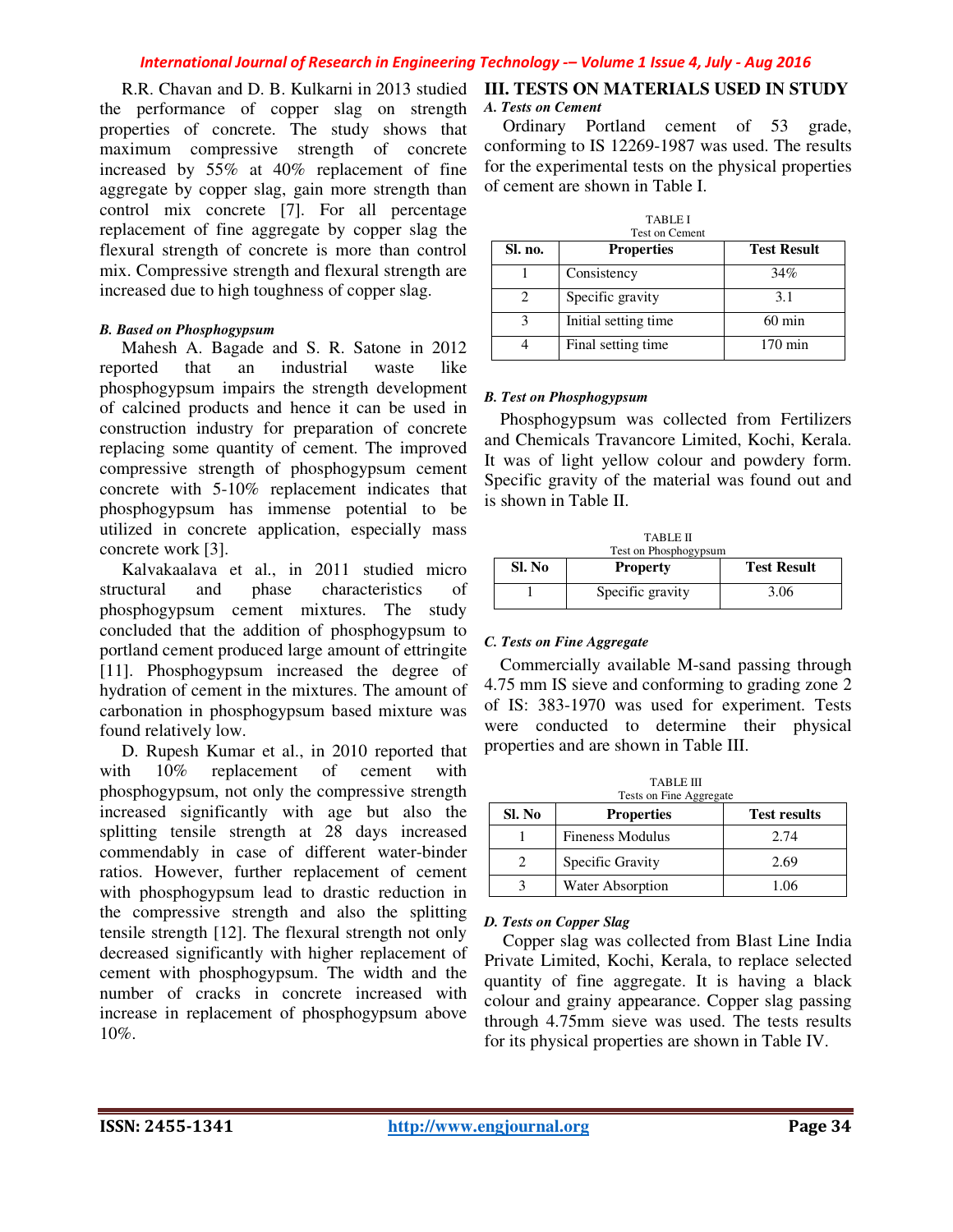TABLE IV

|                             | Tests on Copper Slag |                     |
|-----------------------------|----------------------|---------------------|
| Sl. No<br><b>Properties</b> |                      | <b>Test Results</b> |
|                             | Specific gravity     | 3.26                |
|                             | Fineness modulus     | 3.02                |

### *E. Tests on Coarse Aggregate*

Aggregates of size greater than 4.75mm is used as coarse aggregate. Laboratory tests were conducted as per IS 383 (Part III)-1970 to determine the different physical properties. The test results are shown in Table V.

TABLE V Tests on Coarse Aggregate

| Sl. No. | <b>Properties</b>       | <b>Test results</b> |
|---------|-------------------------|---------------------|
|         | Specific Gravity        | 2.71                |
|         | <b>Fineness Modulus</b> | 7.37                |
|         | <b>Water Absorption</b> | 1.03                |

# **IV. MIX NOTATION**

A total of 7 mixes of concrete were prepared for testing. The entire work was done on M35 grade concrete adopting a water-cement ratio of 0.42. CC is the control mix concrete. Notations for each mix is shown in Table VI.

TABLE VI

| SI.<br>No. | Mix<br><b>Designation</b> | Percentage of<br>Phosphogypsum<br><b>Replacement</b> | Percentage of<br><b>Copper Slag</b><br><b>Replacement</b> |
|------------|---------------------------|------------------------------------------------------|-----------------------------------------------------------|
| 1          | <b>CC</b>                 |                                                      |                                                           |
| 2          | $M_1$                     | 10                                                   | 10                                                        |
| 3          | $M_{2}$                   | 10                                                   | 20                                                        |
| 4          | $M_{3}$                   | 10                                                   | 30                                                        |
| 5          | $\rm M_4$                 | 10                                                   | 40                                                        |
| 6          | $M_5$                     | 10                                                   | 50                                                        |
| 7          | $M_6$                     | 10                                                   | 60                                                        |

# **V. MIX PROPORTION FOR M35 GRADE CONCRETE**

From the test results found out from the testing of materials done for its physical properties, mix design for M35 grade concrete was carried out as per IS 10262:2009. The required material proportion used for the M35 grade work was in the ratio of 1:1.35:2.37. The mix proportion used for the entire work is shown below in Table VII.

| <b>TABLE VII</b><br>Proportion for Control Concrete |                  |                  |  |
|-----------------------------------------------------|------------------|------------------|--|
| <b>Sl. No.</b>                                      | <b>Material</b>  | Weight $(kg/m3)$ |  |
|                                                     | Cement           | 469              |  |
|                                                     | Fine aggregate   | 633.53           |  |
| κ                                                   | Coarse aggregate | 1113             |  |
|                                                     | Water            | 216              |  |

# **VI. EXPERIMENTAL TEST RESULTS**

 Tests were done to study the workability, strength and durability aspects of concrete for the mixes. For workability studies slump cone test and compacting factor test were conducted. To determine the strength i.e., the hardened properties of concrete, testing was done to ascertain its compressive strength, splitting tensile strength and flexural strength. Durability study was done to find out its resistance towards acid attack, alkali attack and sulphate attack.

# *A. Workability studies*

 The workability of various mixes were found by determining the slump value and compacting factor value as per the IS 1199:1959 specification. Slump refers to the ease with which concrete can flow. Compacting factor refers to the degree of compaction achieved by a standard amount of work done by allowing the concrete to fall through a standard height. Table VIII shows the values of compacting factor and slump value for various mixes of concrete.

| <b>TABLE VIII</b><br>Workability of different mixes |                      |                          |  |  |
|-----------------------------------------------------|----------------------|--------------------------|--|--|
| <b>Mix Designation</b>                              | <b>Slump</b><br>(mm) | <b>Compacting factor</b> |  |  |
| CC                                                  | 20                   | 0.68                     |  |  |
| $M_1$                                               | 25                   | 0.71                     |  |  |
| $M_{2}$                                             | 29                   | 0.75                     |  |  |
| $M_3$                                               | 32                   | 0.79                     |  |  |
| $\rm M_4$                                           | 35                   | 0.83                     |  |  |
| $M_5$                                               | 38                   | 0.86                     |  |  |
| $M_6$                                               | 40                   | 0.89                     |  |  |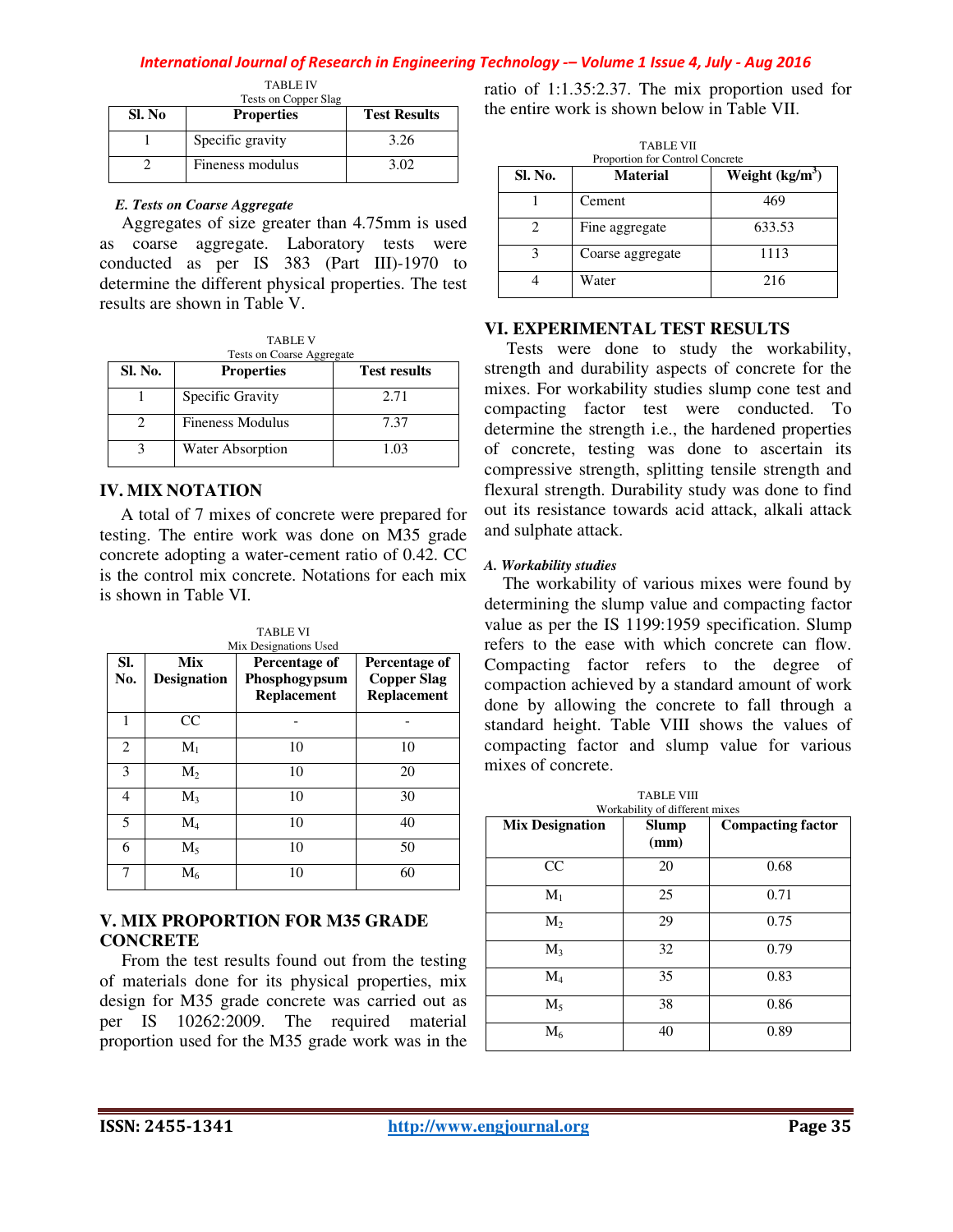Fig. 1 shows variation of slump and Fig. 2 shows the variation of compacting factor for all the different concrete mixes.







Fig. 2 Variation of compacting factor for all mixes

 From the workability test, it is clear that the slump and compacting factor value increases with increase in the replacement level of copper slag. It is because copper slag is mostly angular shaped aggregates that can entrap more air leading to the formation of a more wet mix than control concrete. As the mix becomes more and more wet, the workability also increases. From Table VIII it is clear that the phosphogypsum admixed copper slag concrete gives better workability than control concrete. The maximum value of slump and compacting factor is obtained for  $M_6$  mix.

#### *B. Studies on Strength Aspects*

 The hardened properties of concrete give a realistic idea about the strength of a particular mix concrete. Compressive strength test, splitting tensile strength test and flexural strength test were

| . 1 shows variation of slump and Fig. 2 shows<br>variation of compacting factor for all the<br>ferent concrete mixes.                                                                                                                                                                                                                                               |                                                                                                                                                                                                                                                                                                                                                                                                                                                                                                                                                                                                                 | determine which mix gives higher strength. |                                                | conducted at 7 days and 28 days for all mixes and<br>test results compared with control concrete to                                                                                                                                                                                                                                                                                                                                                                                                                                                                                                                                                                  |
|---------------------------------------------------------------------------------------------------------------------------------------------------------------------------------------------------------------------------------------------------------------------------------------------------------------------------------------------------------------------|-----------------------------------------------------------------------------------------------------------------------------------------------------------------------------------------------------------------------------------------------------------------------------------------------------------------------------------------------------------------------------------------------------------------------------------------------------------------------------------------------------------------------------------------------------------------------------------------------------------------|--------------------------------------------|------------------------------------------------|----------------------------------------------------------------------------------------------------------------------------------------------------------------------------------------------------------------------------------------------------------------------------------------------------------------------------------------------------------------------------------------------------------------------------------------------------------------------------------------------------------------------------------------------------------------------------------------------------------------------------------------------------------------------|
| 45<br>40<br>35<br>30<br>$25\,$<br>$20\,$<br>15<br>10<br>5<br>$\boldsymbol{0}$<br>CC<br>M1<br>M <sub>6</sub><br>M <sub>5</sub><br>M <sub>2</sub><br>M3<br>M4<br><b>Mix Designation</b>                                                                                                                                                                               | 1) Test for Compressive Strength: Compressive strength<br>is the ability of the material to withstand load without causing<br>a change in specimen size or shape. Preparation of specimens<br>and testing is done as per IS 516:1959. Cubes of 150 x 150 x<br>150 mm were cast and tested. The test results are shown in<br>Table IX and Fig. 3 shows the variation of compressive<br>strength values for all the mixes.<br><b>TABLE IX</b><br><b>Compressive Strength Values</b><br><b>Mix</b><br>SI.<br><b>Average Compressive Strength</b><br>No.<br><b>Designation</b><br>(N/mm <sup>2</sup> )<br>$7th$ Day |                                            |                                                | $28th$ Day                                                                                                                                                                                                                                                                                                                                                                                                                                                                                                                                                                                                                                                           |
| Fig. 1 Variation of slump for all mixes                                                                                                                                                                                                                                                                                                                             | 1                                                                                                                                                                                                                                                                                                                                                                                                                                                                                                                                                                                                               | CC                                         | 27.23                                          | 41.24                                                                                                                                                                                                                                                                                                                                                                                                                                                                                                                                                                                                                                                                |
|                                                                                                                                                                                                                                                                                                                                                                     | $\overline{c}$                                                                                                                                                                                                                                                                                                                                                                                                                                                                                                                                                                                                  | $M_1$                                      | 29.41                                          | 43.98                                                                                                                                                                                                                                                                                                                                                                                                                                                                                                                                                                                                                                                                |
| $\mathbf{1}$                                                                                                                                                                                                                                                                                                                                                        | 3                                                                                                                                                                                                                                                                                                                                                                                                                                                                                                                                                                                                               | $M_2$                                      | 32.89                                          | 47.34                                                                                                                                                                                                                                                                                                                                                                                                                                                                                                                                                                                                                                                                |
| 0.9                                                                                                                                                                                                                                                                                                                                                                 | 4                                                                                                                                                                                                                                                                                                                                                                                                                                                                                                                                                                                                               | $M_3$                                      | 36.10                                          | 50.88                                                                                                                                                                                                                                                                                                                                                                                                                                                                                                                                                                                                                                                                |
| 0.8<br>0.7                                                                                                                                                                                                                                                                                                                                                          | 5                                                                                                                                                                                                                                                                                                                                                                                                                                                                                                                                                                                                               | $M_4$                                      | 40                                             | 54.63                                                                                                                                                                                                                                                                                                                                                                                                                                                                                                                                                                                                                                                                |
| 0.6<br>0.5                                                                                                                                                                                                                                                                                                                                                          | 6                                                                                                                                                                                                                                                                                                                                                                                                                                                                                                                                                                                                               | $M_5$                                      | 37.23                                          | 49.92                                                                                                                                                                                                                                                                                                                                                                                                                                                                                                                                                                                                                                                                |
| Compacting ractor<br>$0.4\,$<br>0.3<br>0.2<br>0.1<br>$\boldsymbol{0}$                                                                                                                                                                                                                                                                                               | $\overline{7}$<br>60                                                                                                                                                                                                                                                                                                                                                                                                                                                                                                                                                                                            | $M_6$                                      | 35.31                                          | 45.21                                                                                                                                                                                                                                                                                                                                                                                                                                                                                                                                                                                                                                                                |
| CC<br>M6<br>M <sub>1</sub><br>M <sub>2</sub><br>M <sub>3</sub><br>M4<br>M <sub>5</sub><br><b>Mix Designation</b>                                                                                                                                                                                                                                                    | 50                                                                                                                                                                                                                                                                                                                                                                                                                                                                                                                                                                                                              |                                            |                                                |                                                                                                                                                                                                                                                                                                                                                                                                                                                                                                                                                                                                                                                                      |
| Fig. 2 Variation of compacting factor for all mixes<br>From the workability test, it is clear that the<br>mp and compacting factor value increases with<br>rease in the replacement level of copper slag. It<br>because copper slag is mostly angular shaped<br>gregates that can entrap more air leading to the<br>mation of a more wet mix than control concrete. | Compressive Strength (N/mm <sup>2</sup> )<br>40<br>30<br>$20\,$<br>$10\,$<br>$\overline{0}$                                                                                                                                                                                                                                                                                                                                                                                                                                                                                                                     |                                            | CC M1 M2 M3 M4 M5 M6<br><b>Mix Designation</b> |                                                                                                                                                                                                                                                                                                                                                                                                                                                                                                                                                                                                                                                                      |
| the mix becomes more and more wet, the<br>rkability also increases. From Table VIII it is                                                                                                                                                                                                                                                                           |                                                                                                                                                                                                                                                                                                                                                                                                                                                                                                                                                                                                                 |                                            | Fig. 3 Variation of Compressive Strength       |                                                                                                                                                                                                                                                                                                                                                                                                                                                                                                                                                                                                                                                                      |
| ar that the phosphogypsum admixed copper slag<br>ncrete gives better workability than control<br>ncrete. The maximum value of slump and<br>mpacting factor is obtained for $M_6$ mix.<br><b>Studies on Strength Aspects</b><br>The hardened properties of concrete give a<br>listic idea about the strength of a particular mix                                     |                                                                                                                                                                                                                                                                                                                                                                                                                                                                                                                                                                                                                 |                                            |                                                | It has been found that compressive strength increases up to<br>40% replacement of fine aggregate by copper slag and 10%<br>replacement of cement by phosphogypsum in 7 and 28 days<br>testing and after that it decreases gradually. This reduction in<br>compressive strength for concrete mixes with high copper slag<br>content is due to increase in the free water content that results<br>from the low water absorption characteristics of copper slag in<br>comparison with sand. This causes a considerable increase in<br>the workability of concrete and thus reduces concrete strength.<br>However it is to be noted that all mixes give higher values of |
| acrete. Compressive strength test, splitting tensile                                                                                                                                                                                                                                                                                                                |                                                                                                                                                                                                                                                                                                                                                                                                                                                                                                                                                                                                                 |                                            |                                                |                                                                                                                                                                                                                                                                                                                                                                                                                                                                                                                                                                                                                                                                      |



Fig. 3 Variation of Compressive Strength

 It has been found that compressive strength increases up to 40% replacement of fine aggregate by copper slag and 10% replacement of cement by phosphogypsum in 7 and 28 days testing and after that it decreases gradually. This reduction in compressive strength for concrete mixes with high copper slag content is due to increase in the free water content that results from the low water absorption characteristics of copper slag in comparison with sand. This causes a considerable increase in the workability of concrete and thus reduces concrete strength. However it is to be noted that all mixes give higher values of strength than control concrete and M <sup>4</sup> mix gives the highest strength. So,  $M_4$  can be considered as the optimum mix. It has been found that compressive strength increase 40% replacement of fine aggregate by copper slag an replacement of cement by phosphogypsum in 7 and 2 testing and after that it decreases gradually. This reduce compress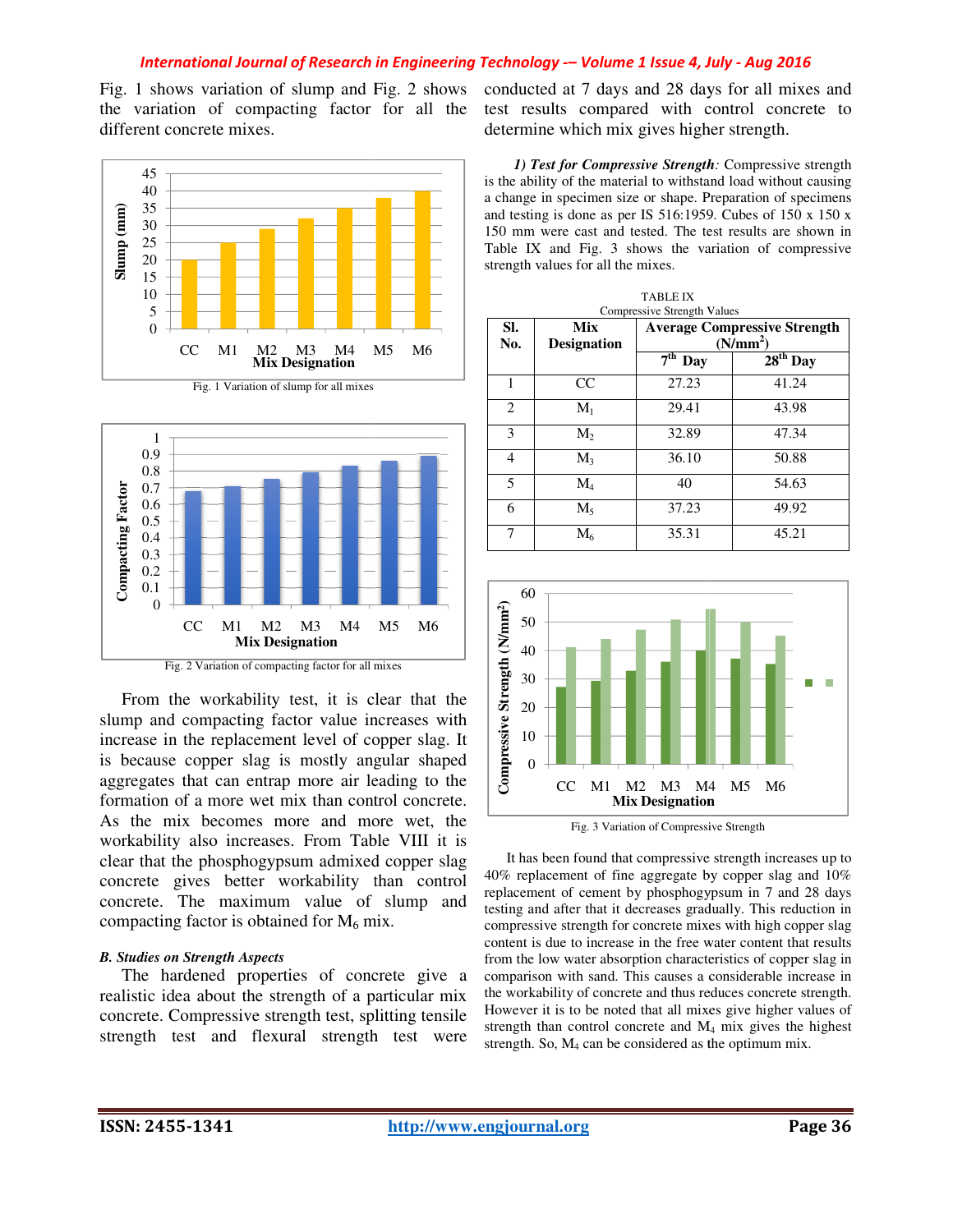*2) Test for Splitting Tensile Strength:* Splitting tensile strength is an important parameter that is utilized for the characterization of concrete mechanical properties. Splitting Tensile Strength testing procedure is a method of determining the tensile strength of concrete using a cylinder which splits across the vertical diameter. Cylinders of size 150mm diameter and 300mm height were tested in accordance with IS 5816:1999. Test results are given in Table X and Fig. 4 shows its variation. TABLE X

|                | <b>Splitting Tensile Strength Values</b> |                                                           |            |  |
|----------------|------------------------------------------|-----------------------------------------------------------|------------|--|
| SI.<br>No.     | Mix<br><b>Designation</b>                | <b>Splitting Tensile Strength</b><br>(N/mm <sup>2</sup> ) |            |  |
|                |                                          | $7th$ Day                                                 | $28th$ Day |  |
| 1              | CC                                       | 2.73                                                      | 4.11       |  |
| 2              | $M_1$                                    | 3.13                                                      | 4.51       |  |
| 3              | $M_{2}$                                  | 3.60                                                      | 4.87       |  |
| $\overline{4}$ | $M_{3}$                                  | 3.89                                                      | 5.19       |  |
| 5              | $M_4$                                    | 4.31                                                      | 5.82       |  |
| 6              | $M_5$                                    | 3.89                                                      | 5.36       |  |
| 7              | $M_6$                                    | 3.23                                                      | 5          |  |



Fig. 4 Variation of Splitting Tensile Strength

 It is seen that the splitting tensile strength increases up to 40% replacement of fine aggregate by copper slag and 10% replacement of cement by phosphogypsum and then the strength values gradually declines. The reason for improvement of strength may be due to the fact that copper slag has a better compressibility than sand, which can partially relieve the stress concentration, if the sand is still as the dominant fine aggregate holding the concrete matrix together. The angular sharp edges of copper slag particles have the ability to compensate to some extent the adverse effects of sand and thus, further improve the cohesion of concrete. This leads to improved mechanical performance of copper slag admixed concrete. All the mixes show higher values of strength as compared over control concrete and M4 has higher

value of splitting tensile strength than other mixes. Thus M<sup>4</sup> mix is considered as the optimum mix.

*3) Test for Flexural Strength:* Flexural strength, also known as modulus of rupture, bend strength or fracture strength, is a mechanical parameter for brittle material and is defined as a material's ability to resist deformation under load. Beams of size 500×100×100mm were tested conforming to IS 516:1959. Test results are given in Table XI and Fig. 5 shows the flexural strength variation for the mixes.

| SI.<br>No. | <b>Mix</b><br><b>Designation</b> | Flexural Strength (N/mm <sup>2</sup> ) |            |
|------------|----------------------------------|----------------------------------------|------------|
|            |                                  | $7th$ Day                              | $28th$ Day |
| 1          | CC                               | 3.13                                   | 5.21       |
| 2          | $M_1$                            | 3.85                                   | 5.79       |
| 3          | $M_2$                            | 4.24                                   | 6.28       |
| 4          | $M_3$                            | 4.79                                   | 6.83       |
| 5          | $\rm M_4$                        | 5.12                                   | 7.34       |
| 6          | $M_5$                            | 4.91                                   | 7.11       |
| 7          | $M_6$                            | 4.53                                   | 6.69       |



Fig. 5 Variation of Flexural Strength

 From Fig. 5, we can see that the flexural strength increases up to 40% replacement of fine aggregate by copper slag and 10% replacement of cement by phosphogypsum and then reduces. The reason for reduction in strength may be the low absorption properties of copper slag which leave excess water in concrete causing excessive bleeding at higher copper slag content. Thus, the strength of concrete decreased substantially with a reduction in cohesion. But, it is observed that the strength for phosphogypsum admixed copper slag concrete of all mixes show higher strength than control mix. The maximum value of flexural strength was obtained for  $M_4$  mix.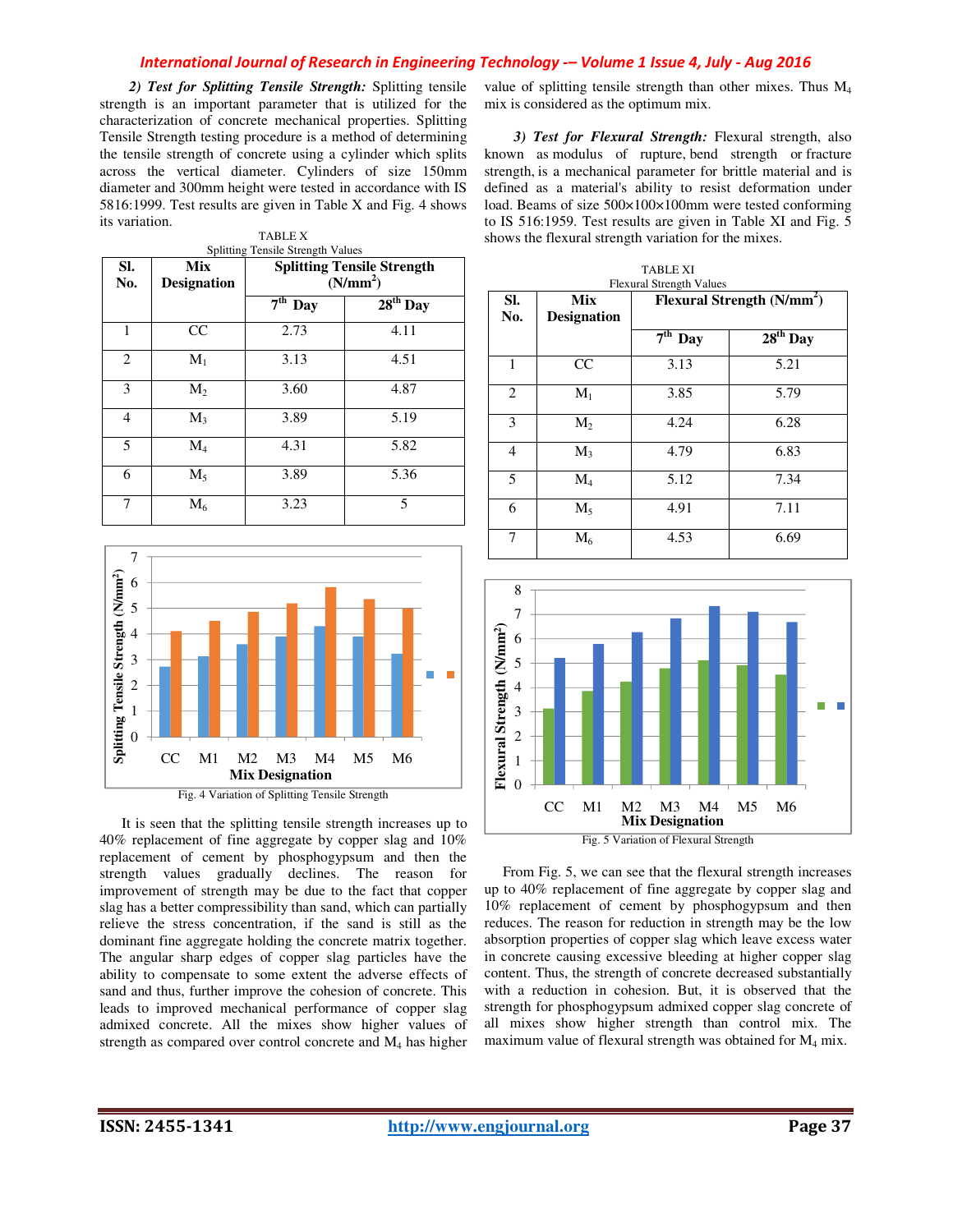### *C. Studies on Durability Aspects*

Durability testing otherwise termed as reliability testing, allows the assessment of a product's response to the physical and climatic hazards that may occur throughout the operational life of the product. This testing provides recognition of compliance, analysis and resolution of damage issues and assurance of reliability. The tests conducted for durability studies are acid attack test, alkali attack test and sulphate attack test. Durability of the mixes is measured in terms of percentage strength loss and weight loss. A higher value of strength loss or weight loss means poorer resistance and hence lesser durability when exposed in chemical environment.

 From the strength tests it is clearly understood that M4 mix has the highest strength of all the phosphogypsum admixed copper slag concrete. A concrete of less strength but better durability is not an ideal situation to consider. A concrete of high strength and better durability is the suitable criteria. Since  $M_4$  is the optimum mix in terms of strength, durability studies are conducted for M4 mix and control concrete to ascertain which mix is better in terms of durability.

 *1) Deterioration due to Acid Attack:* Cubes of size 150×150×150mm were cast. After 28 days, few specimens were taken for noting initial weight and compressive strength. Other specimens were immersed in 5% hydrochloric acid (HCL) solution for 60 days. After 60 days of immersing in acid solution, the specimens were taken out and were washed in running water. Subsequently the specimens were noted for their final weight and compressive strength. The percentage loss in weight and percentage loss in strength was calculated. Table XII shows the percentage loss in compressive strength and Fig. 6 shows variation in percentage loss in strength in acid solution.

. TABLE XII ntage Loss in Compressive Strength in Acid Solution

| Mix       | Compressive          | <b>Compressive</b>   | $%$ loss in     |
|-----------|----------------------|----------------------|-----------------|
|           | Strength in          | Strength in          | Compressive     |
|           | water                | acid solution        | <b>Strength</b> |
|           | (N/mm <sup>2</sup> ) | (N/mm <sup>2</sup> ) |                 |
| CC        | 41.24                | 30.28                | 26.57           |
| $\rm M_4$ | 54.63                | 38.72                | 29.12           |



Fig.6 Variation of Percentage Loss in Strength in Acid Solution

Table XIII shows the percentage loss in weight and Fig. 7 shows the variation of weight loss in acid solution.

. TABLE XIII Percentage Loss in Weight in Acid Solution

| Mix<br><b>Designation</b> | Weight of<br>cube in<br>water $(kg)$ | Weight of<br>cube in acid<br>solution(kg) | $%$ loss in<br>Weight |
|---------------------------|--------------------------------------|-------------------------------------------|-----------------------|
| CC                        | 8.71                                 | 8.33                                      | 4.36                  |
| $\rm M_{4}$               | 8.88                                 | 8.45                                      | 4.84                  |



Fig. 7 Variation of Percentage Loss in Weight in Acid Solution

 From the figures it is clear that phosphogypsum admixed copper slag concrete has more strength and weight loss as compared to control concrete and hence found to be less resistant to acid attack. The main reason for this may be that the higher content of iron oxide in phosphogypsum admixed copper slag concrete causes the conversion of ferrous compounds to ferric salts of the attacking acid. As a result, the structure of concrete gets destroyed. In control concrete mix when concrete is in contact with hydrochloric acid solution, the calcium hydroxide reacts with the hydrochloric acid to form water soluble calcium compounds like gypsum, which can be readily leached away.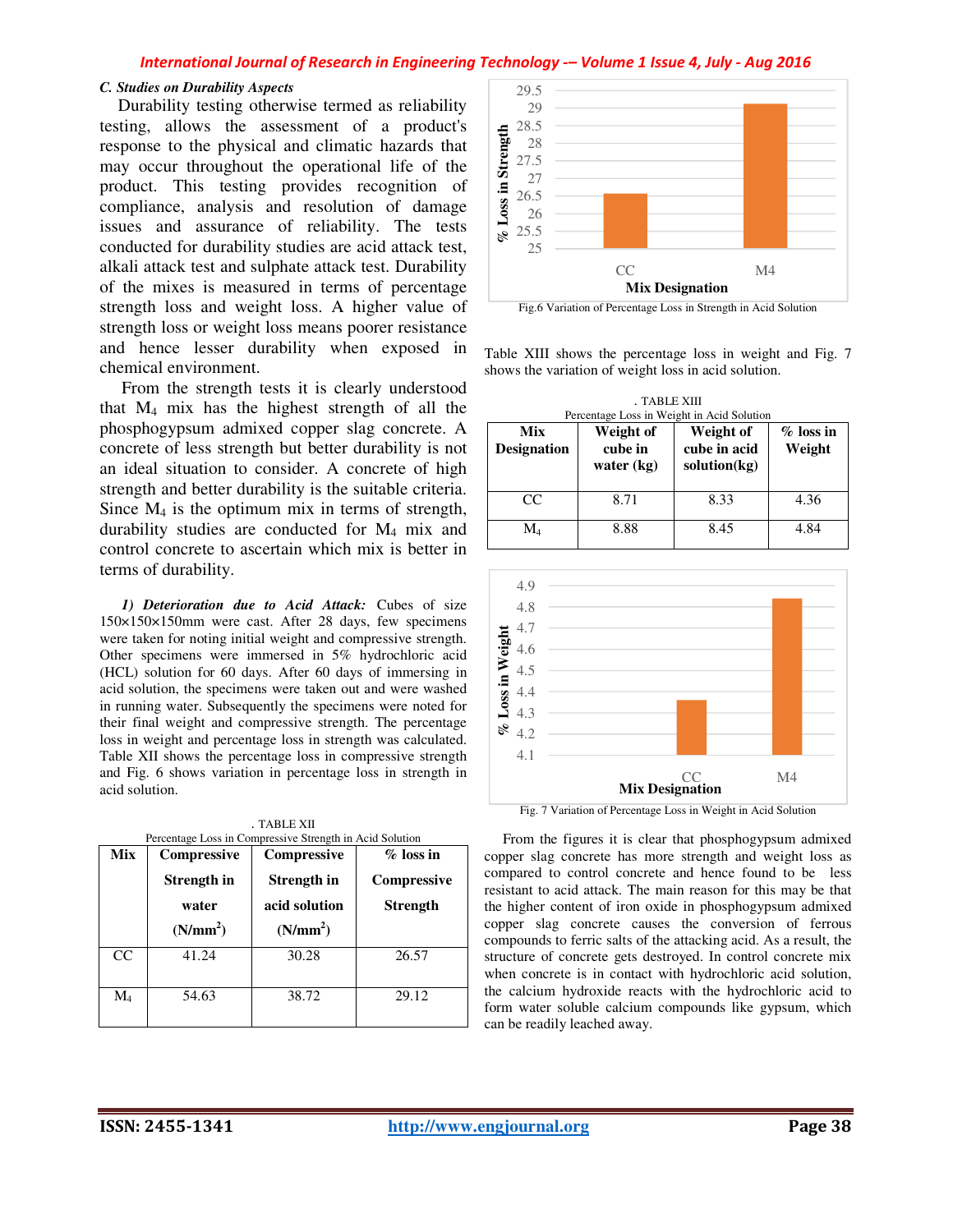*2) Deterioration due to Alkali Attack:* Cubes of size 150×150×150mm were cast. After 28 days few specimens were taken out and noted for initial weight and compressive strength. Other specimens were immersed in 5% sodium hydroxide (NaOH) solution for 60 days. After 60 days of immersing in alkaline solution, the specimens were taken out and were washed in running water. Subsequently, the specimens were noted for final weight and compressive strength. The loss percentage in weight and percentage loss in strength was calculated. Table XIV shows the percentage loss in compressive strength and Fig. 8 shows variation in percentage loss in strength in alkali solution.

| . TABLE XIV                                                |  |
|------------------------------------------------------------|--|
| Percentage Loss in Compressive Strength in Alkali Solution |  |

| Mix       | Compressive<br><b>Strength</b> in<br>water<br>(N/mm <sup>2</sup> ) | <b>Compressive</b><br>Strength in<br>alkali<br>solution<br>(N/mm <sup>2</sup> ) | $%$ loss in<br>Compressive<br><b>Strength</b> |
|-----------|--------------------------------------------------------------------|---------------------------------------------------------------------------------|-----------------------------------------------|
| CC        | 41.24                                                              | 31.89                                                                           | 22.67                                         |
| $\rm M_4$ | 54.63                                                              | 43.78                                                                           | 19.85                                         |



Table XV shows the percentage loss in weight and Fig. 9 shows the variation of weight loss in alkali solution.

| . TABLE XV<br>Percentage Loss in Weight in Alkali Solution |                                      |                                              |                       |
|------------------------------------------------------------|--------------------------------------|----------------------------------------------|-----------------------|
| Mix<br><b>Designation</b>                                  | Weight of<br>cube in<br>water $(kg)$ | Weight of<br>cube in alkali<br>solution (kg) | $%$ loss in<br>Weight |
| CC                                                         | 8.71                                 | 8.4                                          | 3.55                  |
| $\rm M_{4}$                                                | 8.88                                 | 8.59                                         | 3.26                  |



 Alkali attack occurs due to the reaction between silica present in the mix with the alkali solution. From the figures, it is seen that strength and weight loss for phosphogypsum admixed copper slag concrete is lesser than control concrete and hence more durable to alkali attack than control concrete mix. It is because the percentage of silica content is less in phosphogypsum admixed copper slag concrete than the control mix. The reaction of silica with alkali hydroxide causes formation of a gel that swells as it adsorbs water from the surrounding cement paste. These gels can induce enough expansive pressure to damage structure of control concrete.

 *3) Deterioration due to Sulphate Attack:* Cubes of size 150×150×150mm were cast. After 28 days few specimens were taken out and noted for their initial weight and compressive strength. Other specimens were immersed in 5% aluminium sulphate  $(Al_2(SO_4)_3)$  solution for 60 days. After 60 days of immersing in sulphate solution, the specimens were taken out and were washed in running water. Subsequently, the specimens were noted for their final weight and compressive strength. The loss percentage in weight and percentage loss in strength was calculated. Table XVI shows the percentage loss in compressive strength and Fig. 10 shows variation in percentage loss in strength in sulphate solution.

| Percentage Loss in Compressive Strength in Sulphate Solution |                                                                    |                                                                                   |                                                |
|--------------------------------------------------------------|--------------------------------------------------------------------|-----------------------------------------------------------------------------------|------------------------------------------------|
| Mix                                                          | Compressive<br><b>Strength</b> in<br>water<br>(N/mm <sup>2</sup> ) | Compressive<br><b>Strength in</b><br>sulphate<br>solution<br>(N/mm <sup>2</sup> ) | $\%$ loss in<br>Compressive<br><b>Strength</b> |
| CC.                                                          | 41.24                                                              | 32.36                                                                             | 21.53                                          |
| $\rm M_{4}$                                                  | 54.63                                                              | 44.32                                                                             | 18.88                                          |

TABLE XVI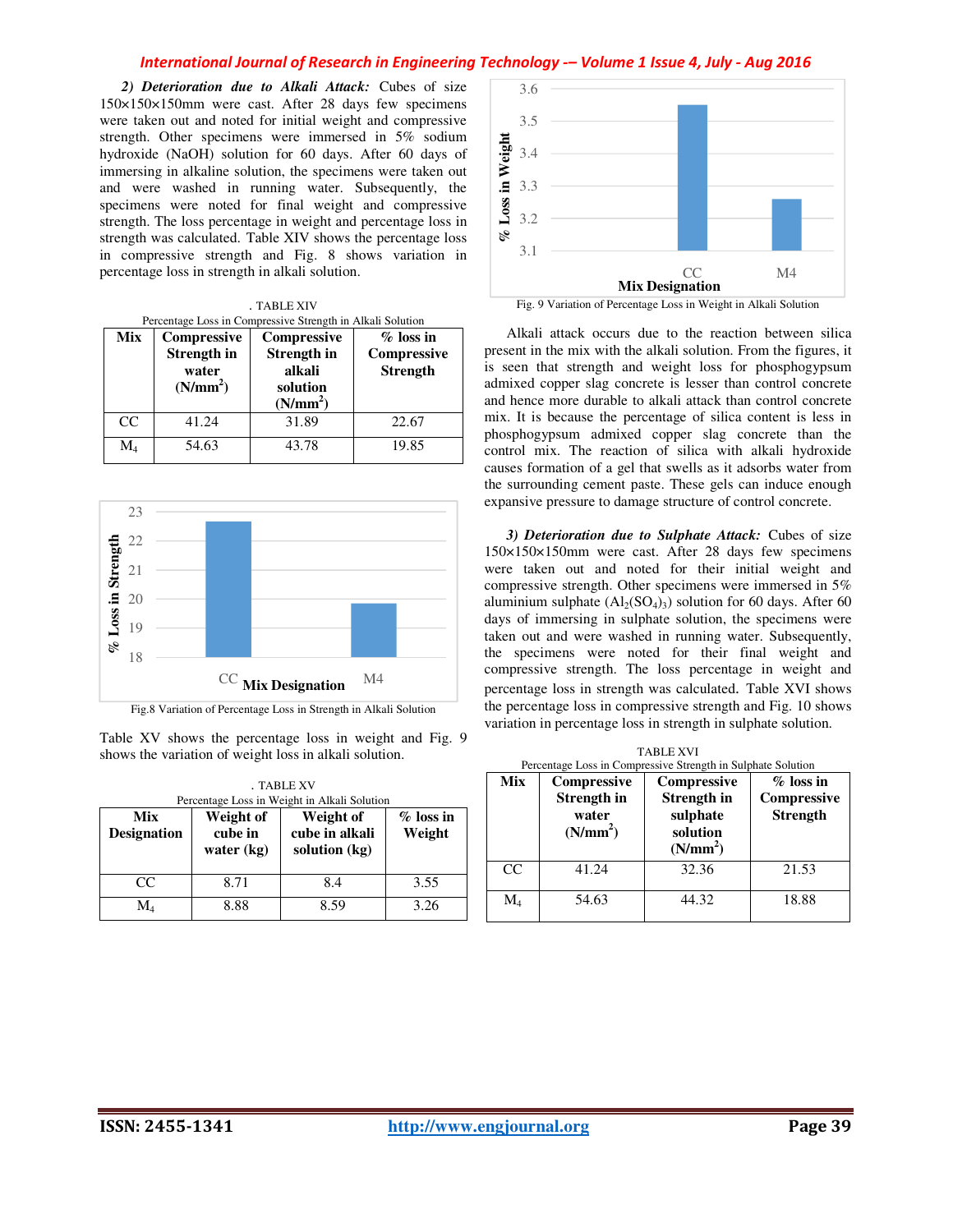

Table XVII shows the percentage loss in weight and Fig. 11 shows the variation of weight loss in sulphate solution.

| . TABLE XVII              |                                   |                                                                                                     |                       |
|---------------------------|-----------------------------------|-----------------------------------------------------------------------------------------------------|-----------------------|
| Mix<br><b>Designation</b> | Weight of<br>cube in<br>water(kg) | Percentage Loss in Weight in Sulphate Solution<br>Weight of<br>cube in<br>sulphate<br>solution (kg) | $%$ loss in<br>Weight |
| CC                        | 8.71                              | 8.38                                                                                                | 3.78                  |
| $\rm M_{4}$               | 8.88                              | 8.64                                                                                                | 2.70                  |



Fig. 11 Variation of Percentage Loss in Weight in Sulphate Solution

 From the sulphate attack test it was observed that sulphate resistance improved in concrete containing phosphogypsum admixed copper slag than control mix. Hence, it is more resistive and durable against sulphate attack. It may be due to the reduction of soluble calcium hydroxide, the environment for formation of calcium sulfo-aluminate, the primary cause of deterioration due to sulphate attack may get reduced. In control concrete mix, the sulphates react with calcium hydroxide and calcium aluminate hydrates. These expansive reactions can produce a sufficient pressure that disrupts the cement paste. This disruption of cement paste results in concrete cracking and disintegration in control concrete.

# **VII. PROPORTIONING FOR PROPOSED MIX**

 From the tests conducted on the strength and durability properties of concrete, it is clearly seen that the phosphogypsum admixed copper slag concrete of M4 mix shows better strength and durability properties than the control or conventional concrete. Also, of all the different mixes prepared and tested the M4 mix showed highest value for strength as compared to other mixes. Table XVII shows mix proportion for control concrete of M35 grade used for work.

 The waste materials phosphogypsum is used to replace cement at 10% by volume of concrete and copper slag is used to replace the fine aggregate at 40% by volume of concrete. This mix is M4 mix and has better strength than all mixes cast and tested and durability for  $M_4$  mix is better than control concrete and hence M4 mix is proposed as the optimum mix for the work conducted and studied. Table XVIII shows mix proportion for phosphogypsum admixed copper slag M4 mix of M35 grade concrete.

TABLE XVIII

| <b>Sl. No.</b> | <b>Material</b>  | Weight $(kg/m3)$ |
|----------------|------------------|------------------|
| 1              | Cement           | 422.14           |
| 2              | Phosphogypsum    | 46.90            |
| 3              | Fine aggregate   | 380.12           |
| 4              | Copper slag      | 253.41           |
| 5              | Coarse aggregate | 1113             |
| 6              | Water            | 216              |

 From Table XVIII, it can be seen that by using phosphogypsum as replacement material for cement at 10% by volume of cement in concrete we can save  $46.90 \text{ kg}$  of cement per m<sup>3</sup> of concrete work. Also, by using copper slag as replacement material for fine aggregate at 40% by volume of fine aggregate in concrete we can save 253.41 kg of fine aggregate per  $m<sup>3</sup>$  of concrete work.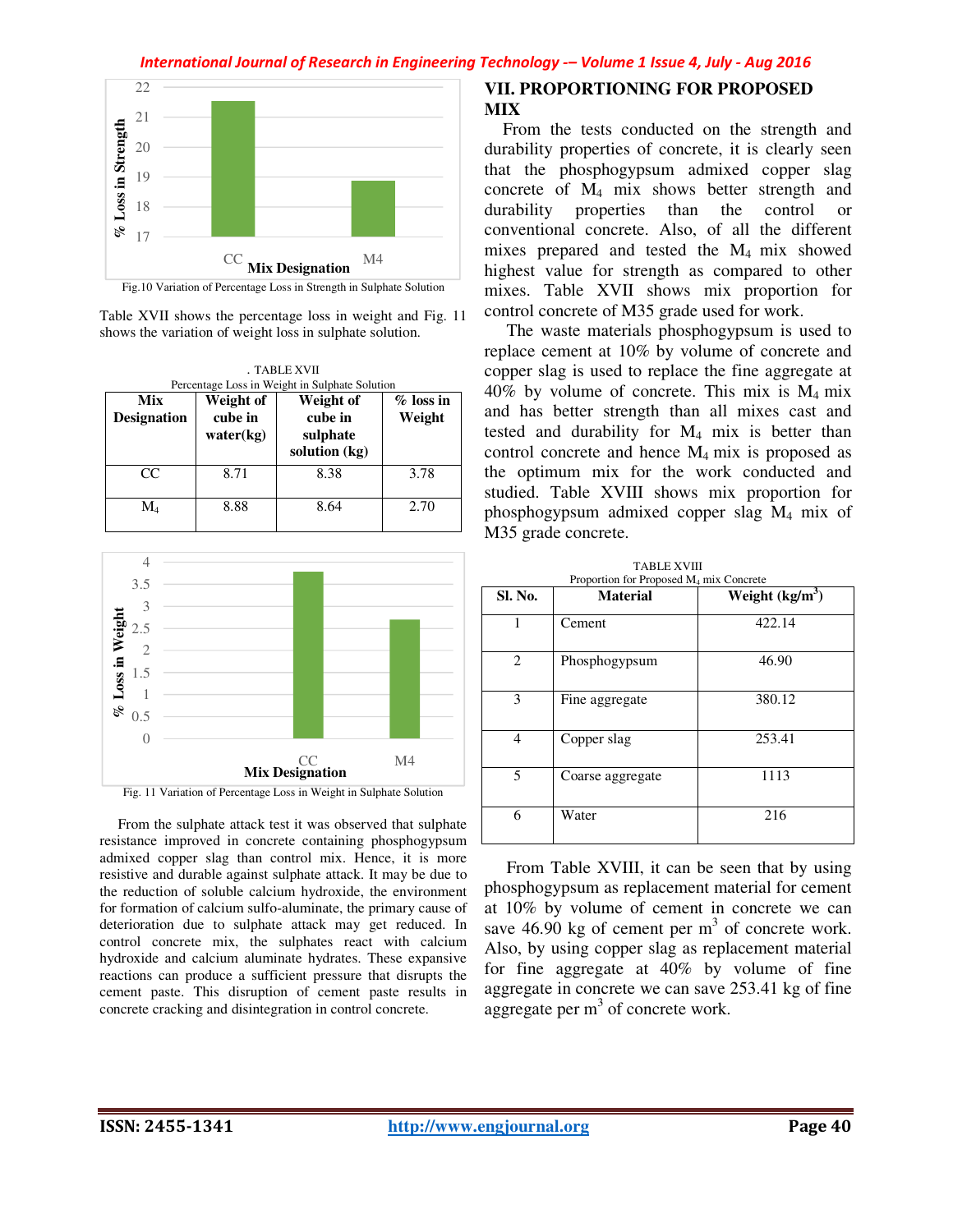# **VIII. CONCLUSION**

 In the present work, fine aggregate was partially replaced with copper slag at a level of 0%, 10%, 20%, 30%, 40%, 50% and 60% whereas phosphogypsum replaced cement at a constant rate of 10% throughout the work. The various hardened properties like compressive strength, splitting tensile strength, flexural strength were found out. Durability characteristics of the mixes were obtained by exposing them to different environmental conditions. The main findings of the work conducted is given below

 *1)* The workability and compacting factor of the mix increased with increase in copper slag content.

 *2)* The compressive strength of all other mixes was higher than that of control concrete mix. The maximum value was for M4. Increase in 28 days compressive strength between control mix and optimum mix is  $32.46\%$ .

 *3)* Splitting tensile strength of all replacement mixes were higher than control concrete. M4 mix has the maximum strength. Increase in strength at 28 days between control mix and optimum mix is 41.6%

 *4)* Flexural strength of all replacement mixes were higher than control concrete. M<sub>4</sub> mix has the maximum strength. Increase in strength at 28 days between control mix and optimum mix is 40.88%

 *5)* Percentage strength and weight loss for M<sup>4</sup> mix concrete in acid solution was higher than control concrete. So we can say that  $M_4$  mix has poorer resistivity to acid attack than control concrete and thus found to be less durable.

 *6)* Percentage strength and weight loss for M<sup>4</sup> mix concrete in alkaline solution was lower than control concrete. So we can say that M4 mix has better resistivity to alkali attack than control concrete and thus found to be more durable.

 *7)* Percentage strength and weight loss for M<sup>4</sup> mix concrete in sulphate solution was lower than control concrete. So we can say that  $M_4$  mix has better resistivity to sulphate attack than control concrete and thus found to be more durable.

 *8)* From the test results for strength and durability tests conducted, we can say that phosphogypsum admixed copper slag concrete

gives a high strength, durable and good quality concrete.

9) 1m<sup>3</sup> concrete of phosphogypsum admixed copper slag concrete gives a saving of 46.90 kg of cement and 253.41 kg of fine aggregate.

10) From the work conducted it can be concluded that replacing cement with 10% phosphogypsum and replacing fine aggregate with 40% copper slag gives a low cost, workable, high strength and durable concrete.

 *11)* Since phosphogypsum and copper slag are waste materials these are available in very low prices and hence its use in replacement of cement and fine aggregate respectively will lead to a more economical concrete.

 *12)* Using these waste materials in concrete also presents a solution to the disposal of waste materials in the aspect of environment friendliness.

# **REFERENCES**

[1] Alnuaimi A.S., "Effects of Copper Slag as a Replacement for Fine Aggregate on the Behaviour and Ultimate Strength of Reinforced Concrete Slender Columns", The Journal of Engineering Research , vol. 9, no. 2, pp. 90-102, March 2012.

[2] Arivalagan. S., "Experimental Study on the Flexural Behaviour of Reinforced Concrete beams as Replacement of Copper Slag as Fine Aggregate", *Journal of Civil Engineering and Urbanism.,* vol. 3, no. 4, pp. 176-182, June 2013.

[3] Bagade M.A. and Satone S.R., "Experimental Investigation of Partial Replacement of Cement by Various Percentage of Phosphogypsum in Cement Concrete", *International Journal of Engineering Research and Applications (IJERA),* vol. 2, no. 4, pp. 785-787, August 2012.

[4] Bhadauria S.S and Thakare R.B., 'Utilization of Phosphogypsum in Cement Mortar and Concrete', Presented at *Our world in concrete & structures,*  Singapore*,* August 2006.

[5] Brindha, D. and Nagan, S., "Durability Studies on Copper Slag admixed Concrete", *Asian Journal of Civil Engineering (Building and Housing),* vol. 12, no. 5, pp. 563-578, March 2011.

[6] Chang W, Nanni A and Ouyang. C., "Sulfate Attack Resistance of Portland Cement mixtures containing Phosphogypsum"*, Concrete durability*, vol. 2, no. 3, pp. 100 – 102, 2010.